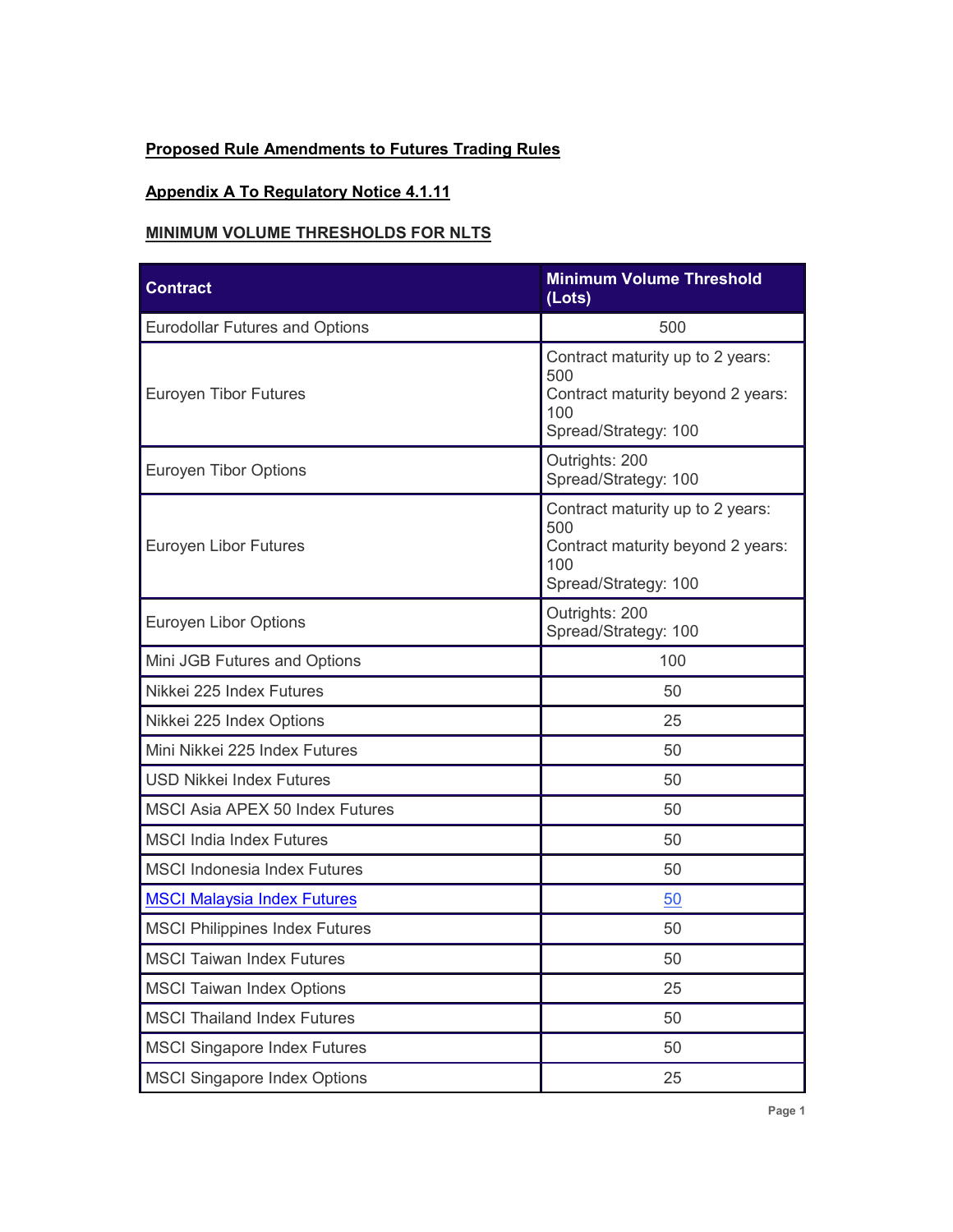| <b>Contract</b>                                                   | <b>Minimum Volume Threshold</b><br>(Lots) |  |
|-------------------------------------------------------------------|-------------------------------------------|--|
| <b>Straits Times Index Futures</b>                                | 50                                        |  |
| <b>SGX CNX Nifty Index Futures</b>                                | 50                                        |  |
| <b>SGX CNX Nifty Index Options</b>                                | 25                                        |  |
| <b>SGX FTSE China A50 Index Futures</b>                           | 50                                        |  |
| <b>JADE CPO Futures</b>                                           | 20                                        |  |
| Nikkei Stock Average Dividend Point Index Futures                 | 25                                        |  |
| <b>SGX Robusta Coffee Futures</b>                                 | 40                                        |  |
| SICOM TSR 20 Rubber Contract                                      | 60                                        |  |
| <b>SICOM RSS 3 Rubber Contract</b>                                | 60                                        |  |
| SGX TSI Iron Ore CFR China (62% Fe Fines) Index<br><b>Futures</b> | 5                                         |  |
| SGX Baltic Capesize Time Charter Average Futures                  | 5                                         |  |
| SGX Baltic Panamax Time Charter Average Futures                   | 5                                         |  |
| SGX Baltic Supramax Time Charter Average Futures                  | 5                                         |  |
| SGX Baltic Handysize Time Charter Average Futures                 | 5                                         |  |
| SGX Platts Singapore Fuel Oil 180cst Index Futures                | 5                                         |  |
| SGX Platts Singapore Fuel Oil 380cst Index Futures                | 5                                         |  |
| <b>SGX Singapore Visco Spread Futures</b>                         | 5                                         |  |
| SGX Platts Kerosene FOB Singapore Index Futures                   | 5                                         |  |
| SGX Platts Gasoil FOB Singapore Index Futures                     | 5                                         |  |
| <b>SGX Singapore Regrade Spread Futures</b>                       | 5                                         |  |
| SGX Platts Naphtha CFR Japan Index Futures                        | 5                                         |  |
| SGX API 8 CFR China Coal Index Futures                            | 10                                        |  |
| SGX IHS McCloskey Indonesian Sub-Bit FOB Index<br><b>Futures</b>  | 10                                        |  |
| SGX TSI CFR China Premium JM25 Coking Coal<br><b>Futures</b>      | 5                                         |  |
| SGX TSI FOB Australia Premium Coking Coal Futures                 | 5                                         |  |
| SGX API 4 FOB Richards Bay Coal Futures                           | 10                                        |  |
| SGX API 5 FOB Newcastle Coal Futures                              | 10                                        |  |
| SGX Hot-Rolled Coil (HRC) Steel CFR ASEAN Index<br><b>Futures</b> | 5                                         |  |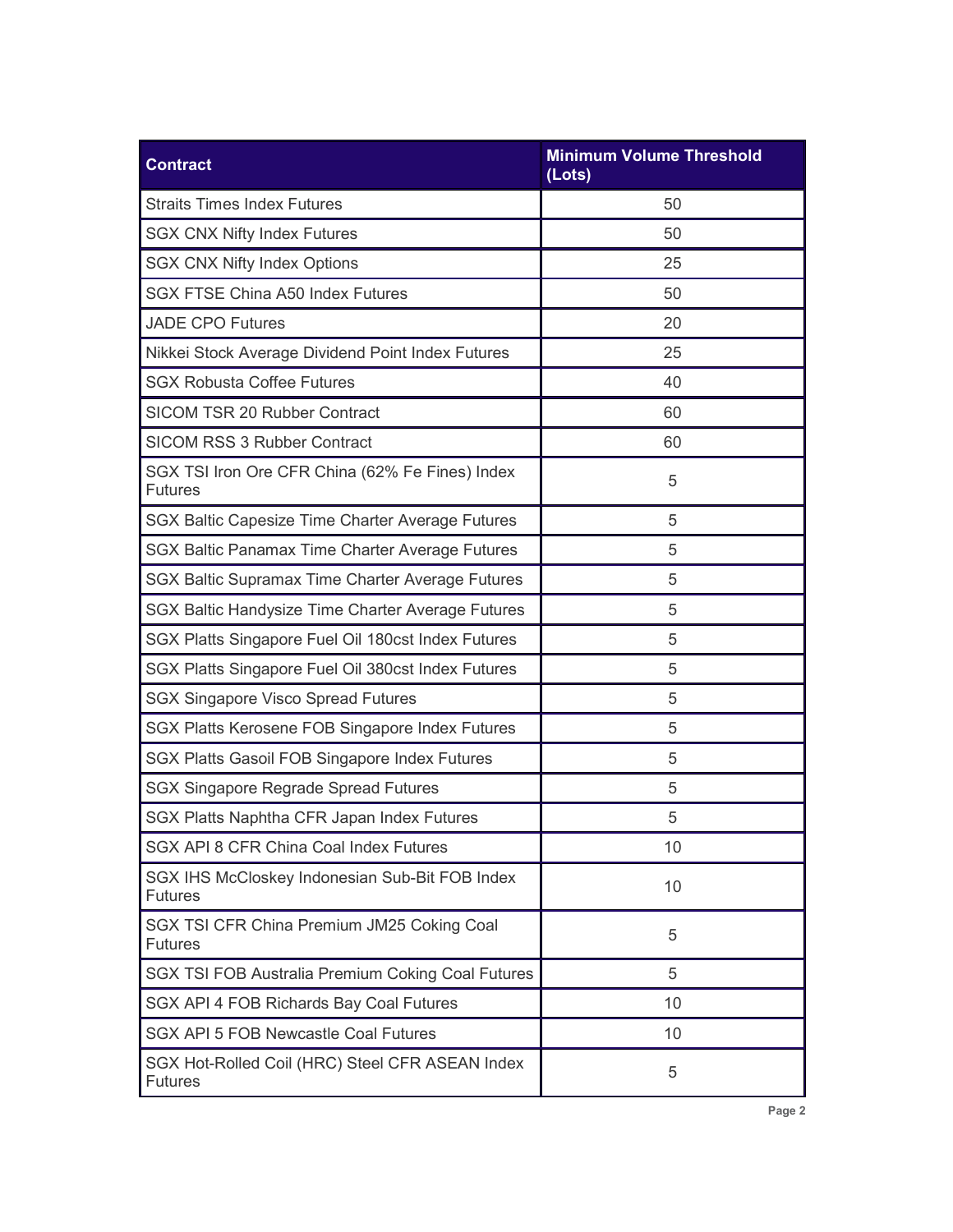| <b>Contract</b>            | <b>Minimum Volume Threshold</b><br>(Lots) |
|----------------------------|-------------------------------------------|
| <b>SGX AUD/USD Futures</b> | 50                                        |
| <b>SGX AUD/JPY Futures</b> | 50                                        |
| <b>SGX INR/USD Futures</b> | 50                                        |
| <b>SGX USD/SGD Futures</b> | 50                                        |
| <b>SGX KRW/USD Futures</b> | 50                                        |
| <b>SGX KRW/JPY Futures</b> | 50                                        |

## **Appendix B To Regulatory Notice 4.1.11 of Futures Trading Rules**

# **MINIMUM TICK SCHEDULE FOR NEGOTIATED LARGE TRADES**

| <b>Contract</b>                           | <b>Market Tick Size</b>                                                                                                           | <b>NLT Tick Size</b>                    |
|-------------------------------------------|-----------------------------------------------------------------------------------------------------------------------------------|-----------------------------------------|
| <b>Eurodollar Futures and Options</b>     | Spot<br>0.0025 point (US\$6.25)<br>Subsequent contract<br>months<br>0.0050 point (US\$12.50)                                      | All<br>0.0001 point (US\$0.25)          |
| <b>Euroyen Tibor Futures</b>              | Spot and subsequent 3<br>contract months<br>0.0025 point (¥625)<br>5 <sup>th</sup> contract month onwards<br>0.005 point (¥1,250) | <u>All</u><br>0.001 point (¥250)        |
| <b>Euroyen Tibor Options</b>              | 0.005 point (¥1,250)                                                                                                              | 0.001 point (¥250)                      |
| Euroyen Libor Futures                     | Spot and subsequent 3<br>contract months<br>0.0025 point (¥625)<br>5 <sup>th</sup> contract month onwards<br>0.005 point (¥1,250) | <u>aii</u><br>0.001 point (¥250)        |
| <b>Euroyen Tibor Options</b>              | 0.005 point (¥1,250)                                                                                                              | 0.001 point (¥250)                      |
| Mini JGB Futures and Options              | ¥0.01 per ¥100 face value<br>$(*1,000)$                                                                                           | ¥0.01 per ¥100 face value<br>$(*1,000)$ |
| Nikkei 225 Index Futures                  | 5 index points (¥2,500)                                                                                                           | $0.01$ index point (¥5)                 |
| Nikkei 225 Index Options                  | 1 index point (¥500)                                                                                                              | $0.01$ index point (¥5)                 |
| USD Nikkei 225 Index Futures              | 5 index points (US\$25)                                                                                                           | 0.01 index point (US\$0.05)             |
| Mini Nikkei 225 Index Futures             | 1 index point (¥100)                                                                                                              | 0.01 index point (¥1)                   |
| MSCI Asia APEX 50 Index<br><b>Futures</b> | 0.5 index point (US\$25)                                                                                                          | 0.01 index point (US\$0.50)             |

**Page 3**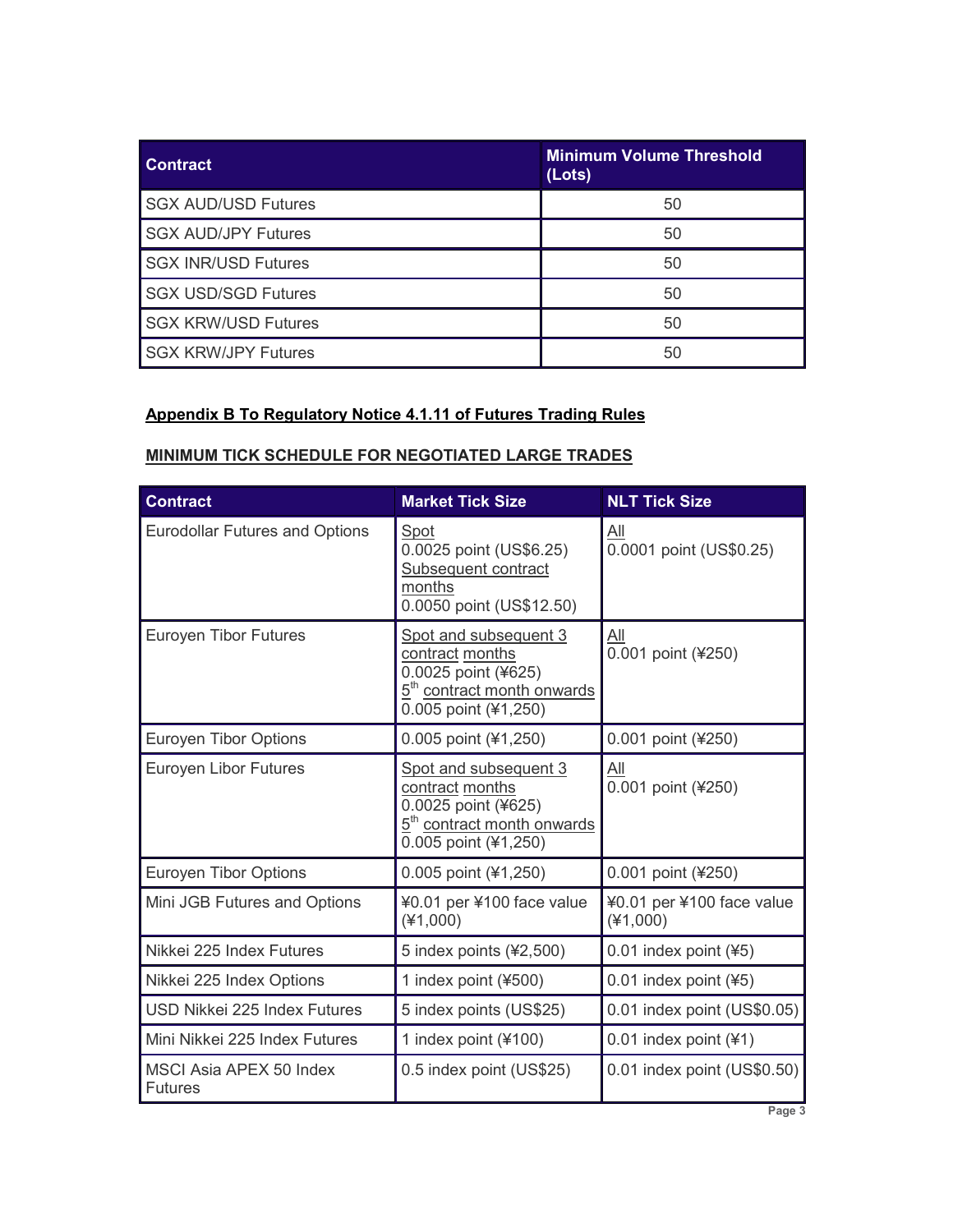| <b>Contract</b>                                                    | <b>Market Tick Size</b>     | <b>NLT Tick Size</b>        |
|--------------------------------------------------------------------|-----------------------------|-----------------------------|
| <b>MSCI India Index Futures</b>                                    | 0.2 index points (US\$10)   | 0.01 index point (US\$0.50) |
| <b>MSCI Indonesia Index Futures</b>                                | 5 index points (US\$10)     | 0.01 index point (US\$0.02) |
| <b>MSCI Malaysia Index Futures</b>                                 | 0.25 index points (USD\$5)  | 0.01 index point (US\$0.20) |
| <b>MSCI Philippines Index Futures</b>                              | 1 index points (US\$10)     | 0.01 index point (US\$0.10) |
| <b>MSCI Taiwan Index Futures</b>                                   | 0.1 index point (US\$10)    | 0.01 index point (US\$1.00) |
| <b>MSCI Taiwan Index Options</b>                                   | 0.01 index point (US\$1.00) | 0.01 index point (US\$1.00) |
| <b>MSCI Thailand Index Futures</b>                                 | 0.25 index points (US\$5)   | 0.01 index point (US\$0.20) |
| <b>MSCI Singapore Index Futures</b><br>and Options                 | 0.1 index point (S\$20)     | 0.01 index point (S\$2.00)  |
| <b>Straits Times Index Futures</b>                                 | 1 index point (S\$10)       | 0.01 index point (S\$0.10)  |
| <b>SGX CNX Nifty Index Futures</b>                                 | 0.5 index point (US\$1)     | 0.01 index point (US\$0.02) |
| <b>SGX CNX Nifty Index Options</b>                                 | 0.1 index point (US\$0.20)  | 0.01 index point (US\$0.02) |
| <b>SGX FTSE China A50 Index</b><br><b>Futures</b>                  | 5 index points (US\$5)      | 0.01 index point (US\$0.01) |
| Nikkei Stock Average Dividend<br><b>Point Index Futures</b>        | 0.1 index point $(41,000)$  | $0.01$ index point (¥100)   |
| <b>SGX Robusta Coffee Futures</b>                                  | US\$ 1 per tonne            | US\$ 1 per tonne            |
| <b>SGX TSI Iron Ore CFR China</b><br>(62% Fe Fines) Index Futures  | US\$0.01 per metric tonne   | US\$0.01 per metric tonne   |
| <b>SGX Baltic Capesize Time</b><br><b>Charter Average Futures</b>  | US\$1.00 per day            | US\$1.00 per day            |
| <b>SGX Baltic Panamax Time</b><br><b>Charter Average Futures</b>   | US\$1.00 per day            | US\$1.00 per day            |
| <b>SGX Baltic Supramax Time</b><br><b>Charter Average Futures</b>  | US\$1.00 per day            | US\$1.00 per day            |
| <b>SGX Baltic Handysize Time</b><br><b>Charter Average Futures</b> | US\$1.00 per day            | US\$1.00 per day            |
| <b>SGX Platts Singapore Fuel Oil</b><br>180cst Index Futures       | US\$0.01 per metric tonne   | US\$0.01 per metric tonne   |
| <b>SGX Platts Singapore Fuel Oil</b><br>380cst Index Futures       | US\$0.01 per metric tonne   | US\$0.01 per metric tonne   |
| <b>SGX Singapore Visco Spread</b><br><b>Futures</b>                | US\$0.01 per metric tonne   | US\$0.01 per metric tonne   |
| <b>SGX Platts Kerosene FOB</b><br><b>Singapore Index Futures</b>   | US\$0.01 per barrel         | US\$0.01 per barrel         |